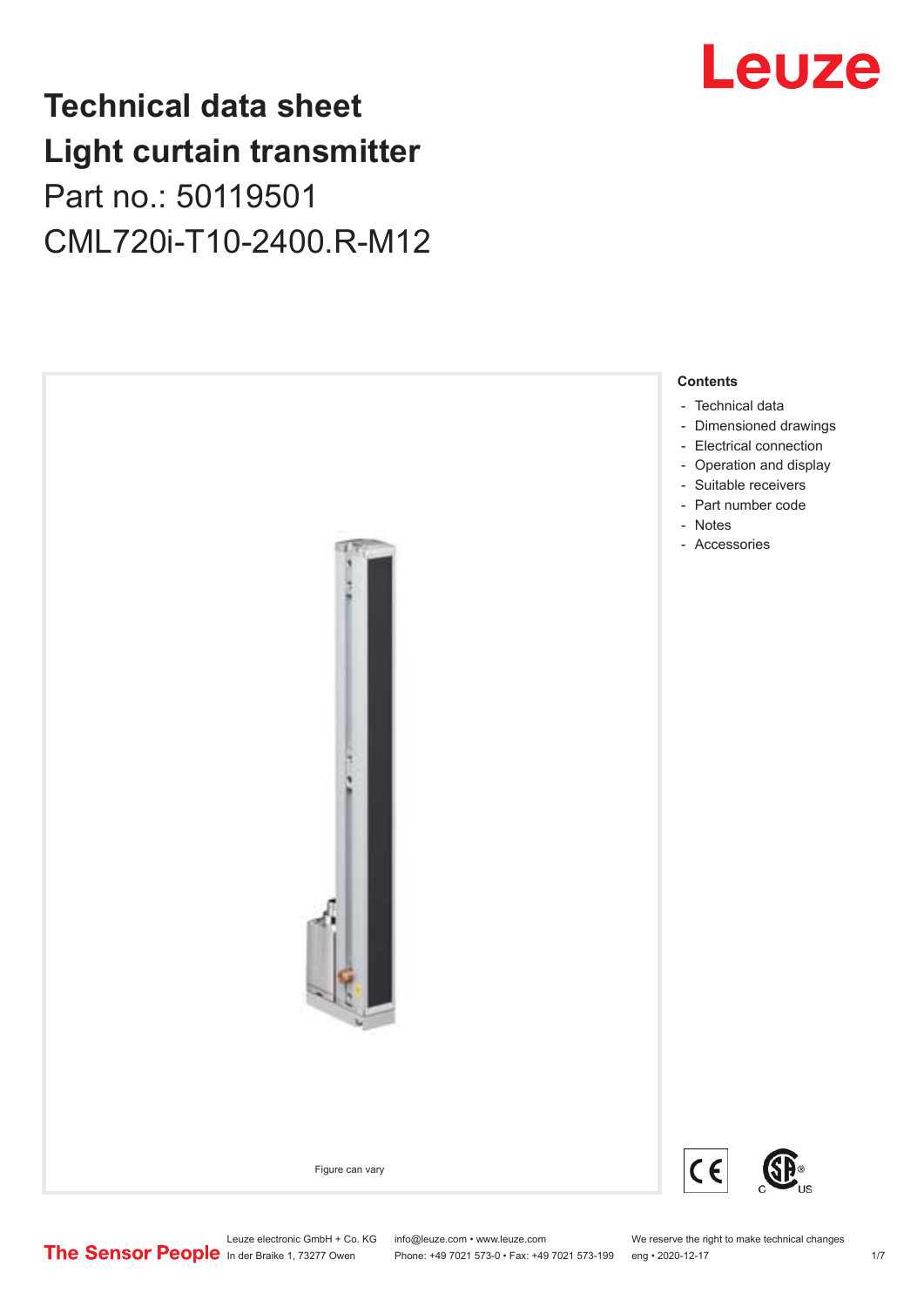### <span id="page-1-0"></span>**Technical data**

# Leuze

#### **Basic data**

| Series                                                | 720                                                                |
|-------------------------------------------------------|--------------------------------------------------------------------|
| <b>Operating principle</b>                            | Throughbeam principle                                              |
| Device type                                           | Transmitter                                                        |
| <b>Contains</b>                                       | Accessories for the use of the BT-2R1                              |
| <b>Application</b>                                    | Object measurement                                                 |
| <b>Special version</b>                                |                                                                    |
| <b>Special version</b>                                | Crossed-beam scanning                                              |
|                                                       | Diagonal-beam scanning                                             |
|                                                       | Parallel-beam scanning                                             |
| <b>Optical data</b>                                   |                                                                    |
| <b>Operating range</b>                                | Guaranteed operating range                                         |
| <b>Operating range</b>                                | 0.37m                                                              |
| <b>Operating range limit</b>                          | Typical operating range                                            |
| <b>Operating range limit</b>                          | 0.29m                                                              |
| <b>Measurement field length</b>                       | 2,400 mm                                                           |
| <b>Number of beams</b>                                | 240 Piece(s)                                                       |
| Beam spacing                                          | $10 \text{ mm}$                                                    |
| <b>Light source</b>                                   | LED, Infrared                                                      |
| <b>LED light wavelength</b>                           | 940 nm                                                             |
| <b>Measurement data</b>                               |                                                                    |
| Minimum object diameter                               | 20 mm                                                              |
| <b>Electrical data</b>                                |                                                                    |
| <b>Protective circuit</b>                             | Polarity reversal protection                                       |
|                                                       | Short circuit protected                                            |
|                                                       | <b>Transient protection</b>                                        |
|                                                       |                                                                    |
| Performance data                                      |                                                                    |
| Supply voltage U <sub>B</sub>                         | 18  30 V, DC                                                       |
| <b>Residual ripple</b><br><b>Open-circuit current</b> | $0 15 \%$ , From $U_{p}$<br>0  435 mA, The specified values refer  |
|                                                       | to the entire package consisting of trans-<br>mitter and receiver. |
| <b>Timing</b>                                         |                                                                    |
| <b>Readiness delay</b>                                | 450 ms                                                             |
| <b>Cycle time</b>                                     | $7.6$ ms                                                           |
| <b>Connection</b>                                     |                                                                    |
| <b>Number of connections</b>                          | 1 Piece(s)                                                         |
|                                                       |                                                                    |

#### **Mechanical data Design Cubic**

| Dimension (W x H x L)          | 29 mm x 35.4 mm x 2,423 mm   |
|--------------------------------|------------------------------|
| <b>Housing material</b>        | Metal                        |
| <b>Metal housing</b>           | Aluminum                     |
| Lens cover material            | Plastic                      |
| Net weight                     | 2,450q                       |
| <b>Housing color</b>           | Silver                       |
| <b>Type of fastening</b>       | Groove mounting              |
|                                | Via optional mounting device |
|                                |                              |
| <b>Operation and display</b>   |                              |
| Type of display                | LED                          |
| <b>Number of LEDs</b>          | 1 Piece(s)                   |
|                                |                              |
| <b>Environmental data</b>      |                              |
| Ambient temperature, operation | $-3060 °C$                   |
| Ambient temperature, storage   | -40  70 °C                   |
|                                |                              |
| <b>Certifications</b>          |                              |
| Degree of protection           | IP 65                        |
| <b>Protection class</b>        | III                          |
| <b>Certifications</b>          | c CSA US                     |
| <b>Standards applied</b>       | IEC 60947-5-2                |
|                                |                              |
| <b>Classification</b>          |                              |
| <b>Customs tariff number</b>   | 90314990                     |
| eCl@ss 5.1.4                   | 27270910                     |
| eCl@ss 8.0                     | 27270910                     |
| eCl@ss 9.0                     | 27270910                     |
| eCl@ss 10.0                    | 27270910                     |
| eCl@ss 11.0                    | 27270910                     |
| <b>ETIM 5.0</b>                | EC002549                     |
| <b>ETIM 6.0</b>                | EC002549                     |
| <b>ETIM 7.0</b>                | EC002549                     |

| <b>Readiness delay</b> | 450 ms |
|------------------------|--------|
| Cycle time             | 7.6 ms |

| <b>Number of connections</b> | 1 Piece(s)             |
|------------------------------|------------------------|
| Plug outlet                  | Rear side              |
| <b>Connection 1</b>          |                        |
| <b>Function</b>              | Connection to receiver |
|                              | Sync-input             |
|                              | Voltage supply         |
| <b>Type of connection</b>    | Connector              |
| <b>Thread size</b>           | M <sub>12</sub>        |
| <b>Type</b>                  | Male                   |
| <b>Material</b>              | Metal                  |
| No. of pins                  | 5-pin                  |
| <b>Encoding</b>              | A-coded                |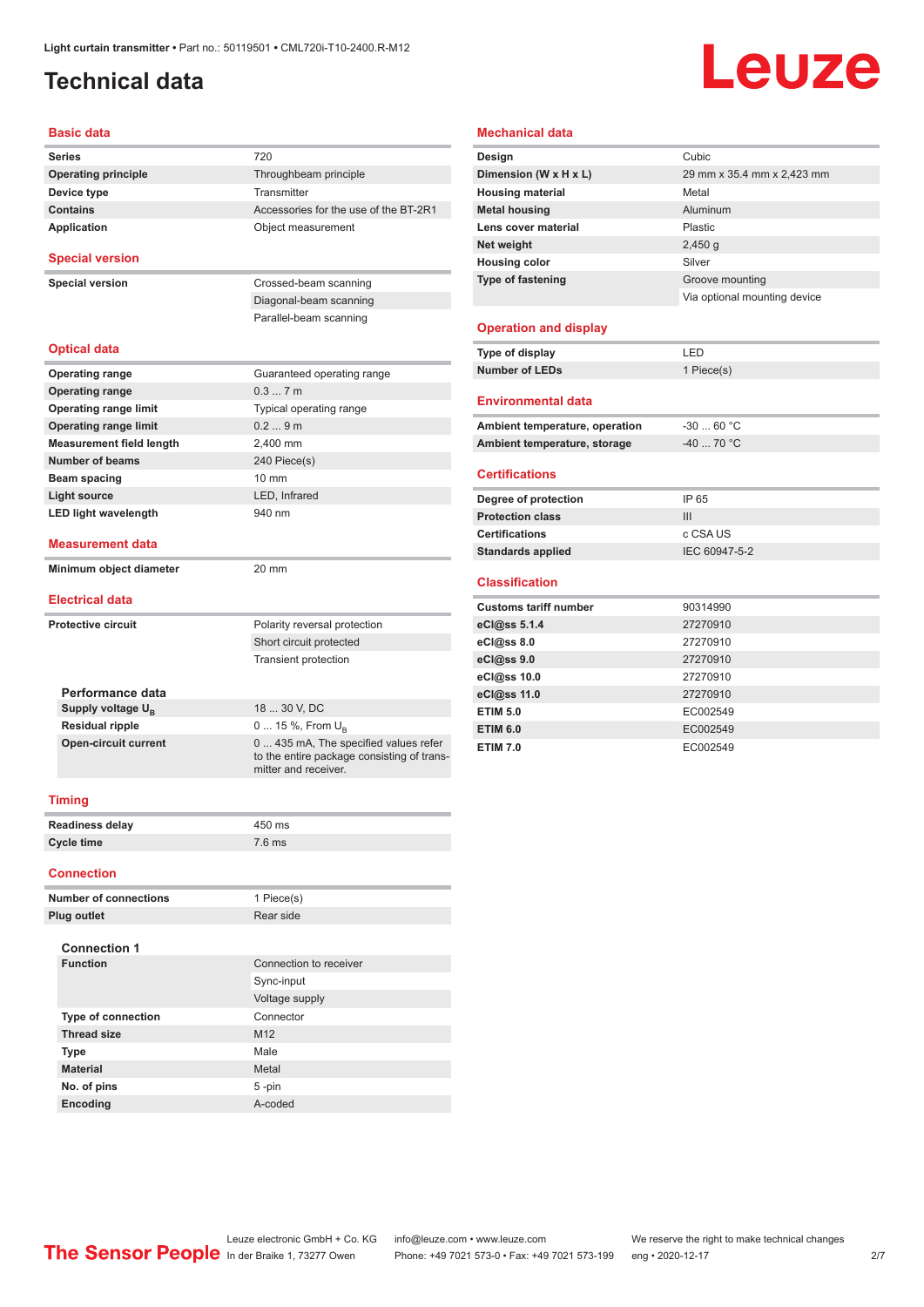#### <span id="page-2-0"></span>**Dimensioned drawings**

All dimensions in millimeters



#### A Beam spacing 10 mm

- B Measurement field length 2400 mm
- F M6 thread
- G Fastening groove
- L Profile length 2408 mm
- T Transmitter
- R Receiver
- Y 5 mm



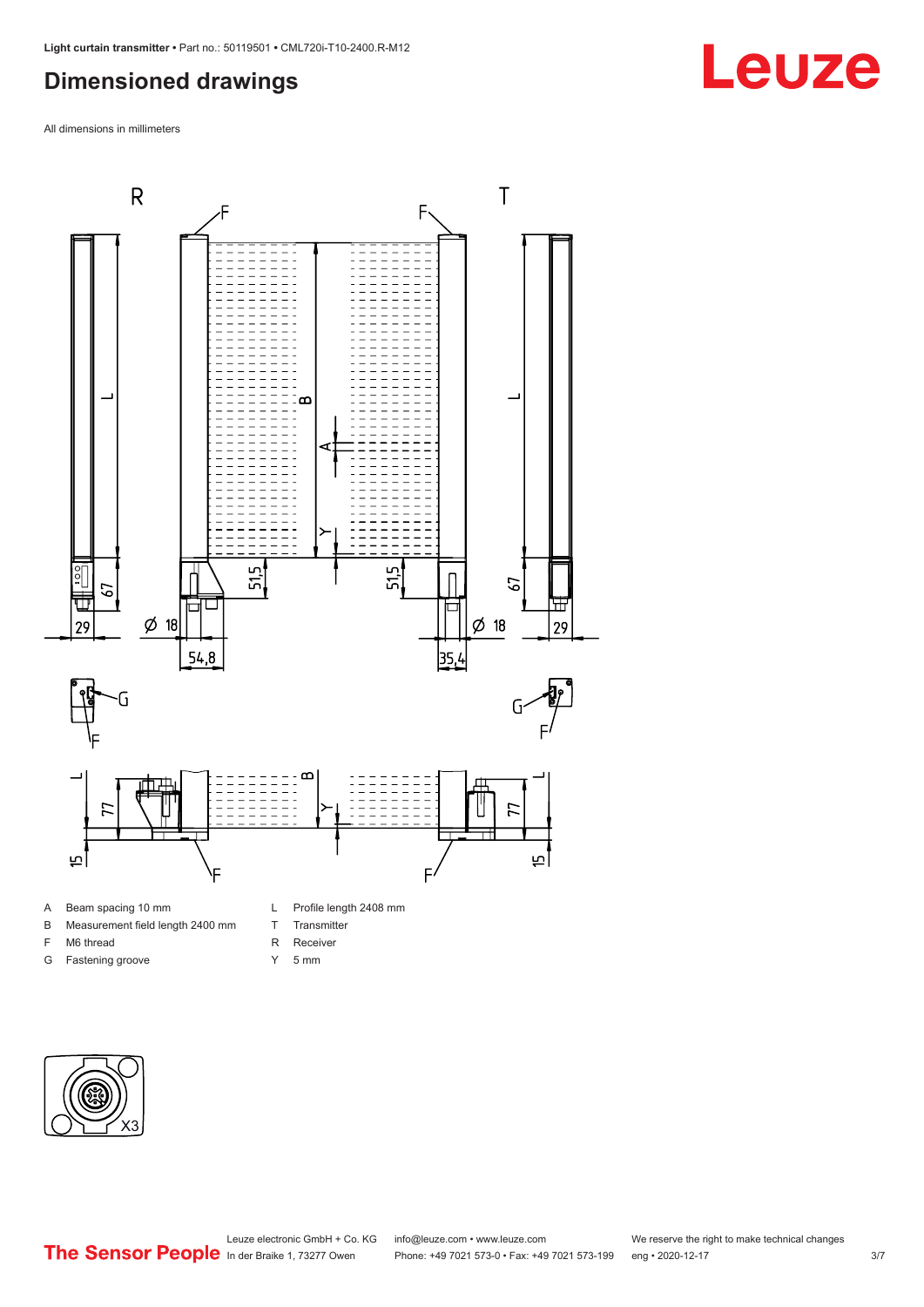### <span id="page-3-0"></span>**Electrical connection**

# Leuze

2

 $\frac{1}{2}$ 

 $\alpha$ 

1

5

#### **Connection 1**

| <b>Function</b>           | Connection to receiver |
|---------------------------|------------------------|
|                           | Sync-input             |
|                           | Voltage supply         |
| <b>Type of connection</b> | Connector              |
| <b>Thread size</b>        | M12                    |
| <b>Type</b>               | Male                   |
| <b>Material</b>           | Metal                  |
| No. of pins               | $5$ -pin               |
| Encoding                  | A-coded                |

#### **Pin Pin assignment**

|                | <b>FE/SHIELD</b> |  |
|----------------|------------------|--|
| -2             | $V +$            |  |
| 3              | <b>GND</b>       |  |
| $\overline{4}$ | RS 485 Tx+       |  |
|                | RS 485 Tx-       |  |

### **Operation and display**

| <b>LED</b> | Display                                      | <b>Meaning</b>                                           |
|------------|----------------------------------------------|----------------------------------------------------------|
|            | Green, continuous light                      | Continuous mode                                          |
|            | Off                                          | No communication with the receiver / waiting for trigger |
|            | green, flashing in sync with the measurement | Measurement frequency display                            |

#### **Suitable receivers**

| Part no. | <b>Designation</b>            | <b>Article</b>         | <b>Description</b>                                                                                                        |
|----------|-------------------------------|------------------------|---------------------------------------------------------------------------------------------------------------------------|
| 50119955 | CML720i-R10-<br>2400.R/CN-M12 | Light curtain receiver | Operating range: 0.3  7 m<br>Interface: CANopen<br>Connection: Connector, M12, Rear side, 8-pin                           |
| 50120174 | CML720i-R10-<br>2400.R/CV-M12 | Light curtain receiver | Operating range: 0.3  7 m<br>Analog outputs: 2 Piece(s), Voltage, Current<br>Connection: Connector, M12, Rear side, 8-pin |
| 50123626 | CML720i-R10-<br>2400.R/D3-M12 | Light curtain receiver | Operating range: 0.3  7 m<br>Interface: RS 485 Modbus<br>Connection: Connector, M12, Rear side, 8-pin                     |
| 50120090 | CML720i-R10-<br>2400.R/L-M12  | Light curtain receiver | Operating range: 0.3  7 m<br>Interface: IO-Link<br>Connection: Connector, M12, Rear side, 8-pin                           |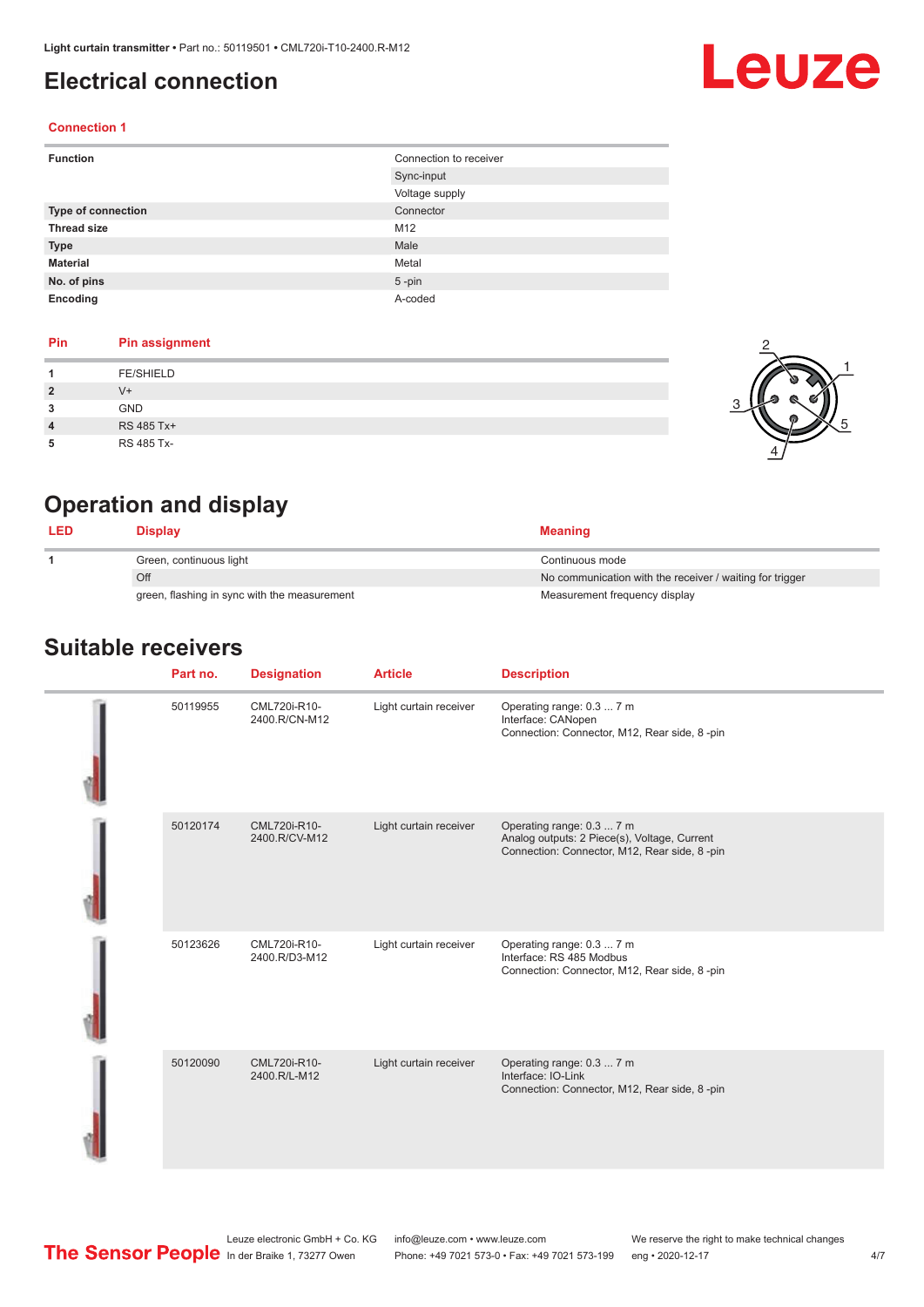#### <span id="page-4-0"></span>**Suitable receivers**

## **Leuze**

| Part no. | <b>Designation</b>            | <b>Article</b>         | <b>Description</b>                                                                                  |
|----------|-------------------------------|------------------------|-----------------------------------------------------------------------------------------------------|
| 50122975 | CML720i-R10-<br>2400.R/PB-M12 | Light curtain receiver | Operating range: 0.3  7 m<br>Interface: PROFIBUS DP<br>Connection: Connector, M12, Rear side, 8-pin |
| 50131933 | CML720i-R10-<br>2400.R/PN-M12 | Light curtain receiver | Operating range: 0.3  7 m<br>Interface: PROFINET<br>Connection: Connector, M12, Rear side, 8-pin    |

#### **Part number code**

Part designation: **CML7XXi-YZZ-AAAA.BCCCDDD-EEEFFF**

| <b>CML</b>  | <b>Operating principle</b><br>Measuring light curtain                                                                                     |
|-------------|-------------------------------------------------------------------------------------------------------------------------------------------|
| 7XXi        | <b>Series</b><br>720i: 720i series<br>730i: 730i series                                                                                   |
| Υ           | Device type<br>T: transmitter<br>R: receiver                                                                                              |
| <b>ZZ</b>   | Beam spacing<br>05:5 mm<br>10:10 mm<br>20:20 mm<br>40:40 mm                                                                               |
| <b>AAAA</b> | Measurement field length [mm], dependent on beam spacing                                                                                  |
| в           | Equipment<br>A: connector outlet, axial<br>R: rear connector outlet                                                                       |
| <b>CCC</b>  | Interface<br>L: IO-Link<br>/CN: CANopen<br>/PB: PROFIBUS<br>/PN: PROFINET<br>/CV: Analog current and voltage output<br>/D3: RS 485 Modbus |
| <b>DDD</b>  | <b>Special equipment</b><br>-PS: Power Setting                                                                                            |
| EEE         | <b>Electrical connection</b><br>M12: M12 connector                                                                                        |
| <b>FFF</b>  | -EX: Explosion protection                                                                                                                 |
|             |                                                                                                                                           |
|             | <b>Note</b>                                                                                                                               |
|             | $\&$ A list with all available device types can be found on the Leuze website at www.leuze.com.                                           |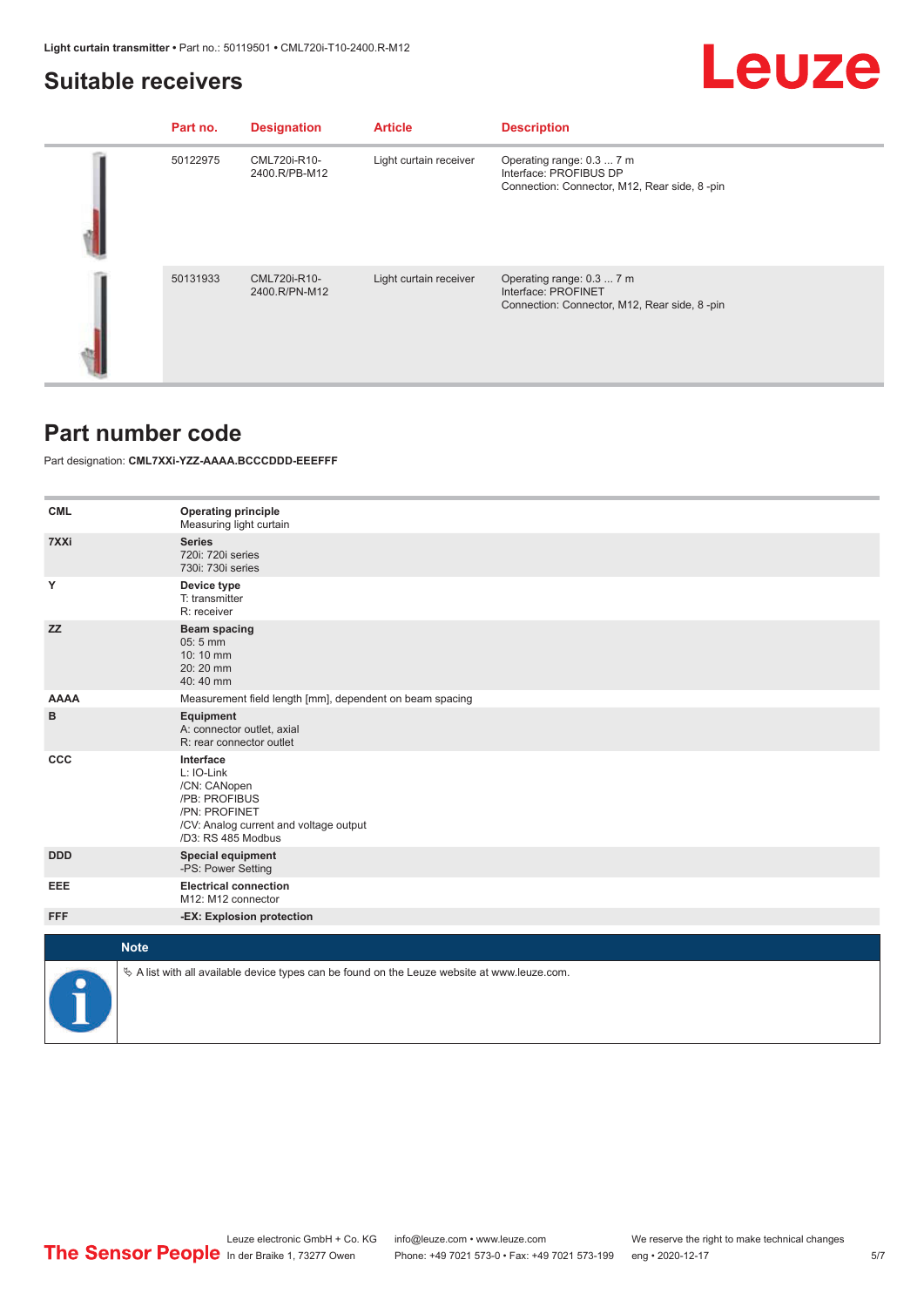#### <span id="page-5-0"></span>**Notes**



#### **Observe intended use!**

 $\%$  This product is not a safety sensor and is not intended as personnel protection.

 $\%$  The product may only be put into operation by competent persons.

 $\%$  Only use the product in accordance with its intended use.

|  | <b>For UL applications:</b>                                                                                                                                                       |
|--|-----------------------------------------------------------------------------------------------------------------------------------------------------------------------------------|
|  | $\%$ For UL applications, use is only permitted in Class 2 circuits in accordance with the NEC (National Electric Code).                                                          |
|  | V These proximity switches shall be used with UL Listed Cable assemblies rated 30V, 0.5A min, in the field installation, or equivalent (categories: CYJV/<br>CYJV7 or PVVA/PVVA7) |

#### **Accessories**

#### Connection technology - Interconnection cables

|   |        | Part no. | <b>Designation</b>                     | <b>Article</b>        | <b>Description</b>                                                                                                                                                                                                                                    |
|---|--------|----------|----------------------------------------|-----------------------|-------------------------------------------------------------------------------------------------------------------------------------------------------------------------------------------------------------------------------------------------------|
| Ø | ⊙<br>œ | 50129781 | <b>KDS DN-M12-5A-</b><br>M12-5A-P3-050 | Interconnection cable | Suitable for interface: IO-Link, DeviceNet, CANopen<br>Connection 1: Connector, M12, Axial, Female, A-coded, 5-pin<br>Connection 2: Connector, M12, Axial, Male, A-coded, 5-pin<br>Shielded: Yes<br>Cable length: 5,000 mm<br>Sheathing material: PUR |

### Mounting technology - Mounting brackets

|               | Part no. | <b>Designation</b> | <b>Article</b>      | <b>Description</b>                                                                                                                                                                                                        |
|---------------|----------|--------------------|---------------------|---------------------------------------------------------------------------------------------------------------------------------------------------------------------------------------------------------------------------|
| <b>Altres</b> | 50142900 | BT 700M.5-2SET     | Mounting device set | Design of mounting device: Bracket mounting<br>Fastening, at system: Through-hole mounting, T slotted hole<br>Mounting bracket, at device: Screw type, Sliding block<br>Type of mounting device: Rigid<br>Material: Steel |

### Mounting technology - Swivel mounts

| Part no. | <b>Designation</b> | <b>Article</b>       | <b>Description</b>                                                                                                                                          |
|----------|--------------------|----------------------|-------------------------------------------------------------------------------------------------------------------------------------------------------------|
| 429046   | <b>BT-2R1</b>      | Mounting bracket set | Fastening, at system: Through-hole mounting<br>Mounting bracket, at device: Clampable<br>Type of mounting device: Turning, 360°<br>Material: Metal, Plastic |

Leuze